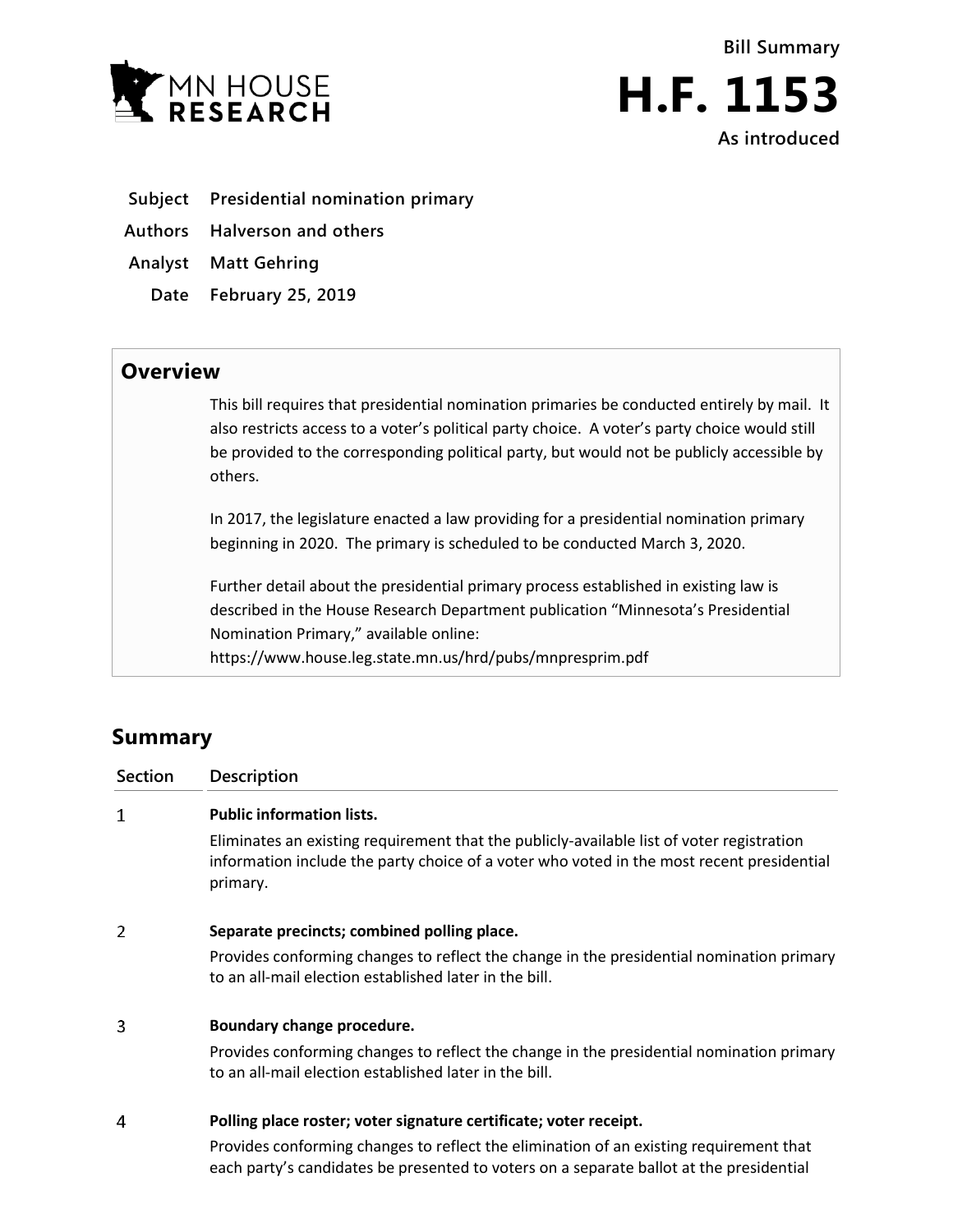## **Section Description**

nomination primary. The statements that otherwise would have been certified by a voter under this section are instead transferred to the signature envelope of the mail ballot later in this bill.

#### 5 **Conducting presidential nomination primary.**

Requires the presidential nomination primary to be conducted consistent with the requirements of law for absentee and mail balloting. Polling place locations would be limited to the office of the county auditor, and any additional sites designated by each auditor.

Ballots for the presidential nomination primary must be mailed, by nonforwardable mail, to each registered voter in a county no more than 46 days and no fewer than 14 days prior to the primary. A subsequent mailing is required for voters who register to vote after the initial mailing but before the 20th day prior to the primary.

Voters not currently registered to vote at the time ballots are mailed may apply for a ballot consistent with the laws governing absentee voting.

#### 6 **Form of ballots and envelopes; candidates on ballot.**

Requires the candidates for president of all participating parties to be listed on a single presidential nomination primary ballot. The candidates of each party would be listed in separate columns on the ballot.

Under current law, separate ballots must be prepared for each participating party.

This section also requires the signature envelope included with each ballot to require the voter to indicate the party the voter wishes to vote for, and to certify the following statement: "I am in general agreement with the principles of the party for whose candidate I intend to vote."

This language replaces an existing requirement for the voter to provide the same information, and that it be recorded on the polling place roster.

#### $\overline{7}$ **Ballot board; party lists; primary results.**

Establishes procedures for reviewing presidential nomination primary ballots returned by a voter to the county auditor for counting.

**Subd. 1. Ballot board.** Requires each county auditor to appoint a ballot board to accept and reject presidential nomination primary ballots in a process similar to that used for absentee ballots at other elections.

A voter's selection of a party must be recorded on the polling place roster, but must not be included in the voter's history or on the publicly-available voter registration list. The signature envelope for a presidential nomination primary